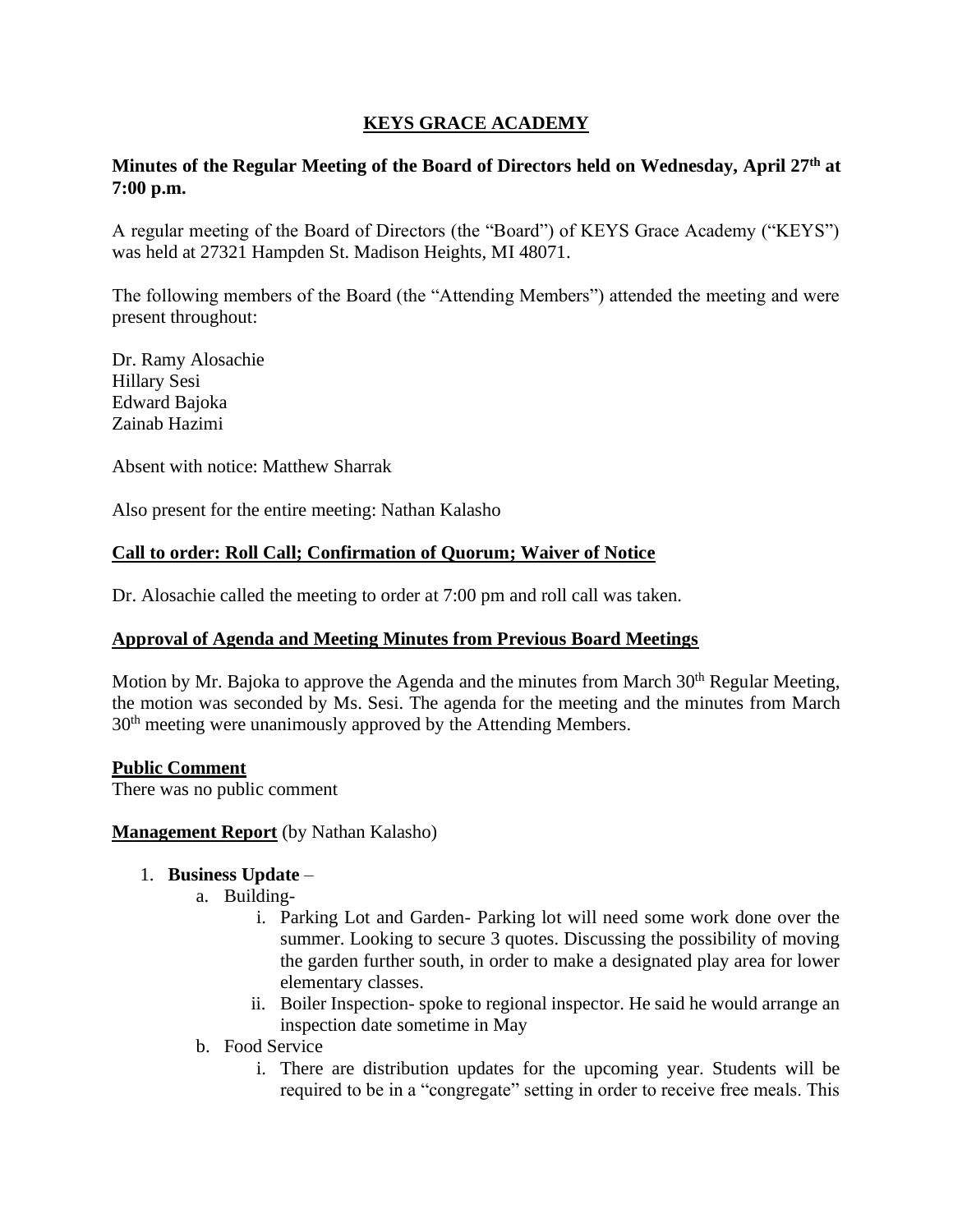means we will no longer be able to deliver meals, even if some students elect to remain virtual.

## 2. **Budget Update** –

- a. April State Aid and Financials- presented and discussed with the board
- b. 1<sup>st</sup> amended budget- presentation. Looking to present another amendment prior to final.
- c. ESSER II and III modifications- we are making changes based on MDE guidance and stakeholder input. We are leaving more than \$800,000 to be budgeted. We are planning two seminars with families to discuss priorities, suggestions, and needs.
- d. State Senate and House K-12 Budget Highlights- Presented. House budget recommends a line item for the academy to partner with Kalasho Education and Youth Services to provide an array of wrap-around support for students, particularly to service our Afghan population. Funds would allow us to integrate ESL programming for families, including financial literacy. Would also allow us to provide childcare services for families in great need. This line item still needs to be passed by the House and then agreed to with the Senate and executive during conference.

## 3. **Personnel Report**

a. Mr. Kalasho presented the board with the personnel report. Three paraprofessionals have started. One is set to start next week.

## **Information Items**

- 1. Virtual Learning- attendance report was presented.
- 2. Summer School Program- presented the board with summer school program schedule and focus. Enrollment went out to families. We are encouraging all students to attend
- 3. Students and Teacher of the Month- Shared students of the month. Ms. Kassab (3rd Grade) is teacher of the month.
- 4. Events- Shared previous and upcoming events with the board. Culture Day was amazing. So many students participated, and several families provided homecooked meals. Afghan Support Seminar took place last week. Looking to get 20 more participants for the May seminar. Providing important information. 3<sup>rd</sup> grade field trip was very nice. Henry Ford has opened up a lot of interactive activities. Teacher Appreciation Week is upcoming. We are going to be doing something special every day for them. Eid for our Muslim Students is either on Monday or Tuesday.
- 5. Oakland County Covid Update- County Covid Data presented. School Nurse report also presented.

# **Action Items**

Mr. Bajoka motioned, Ms. Hazimi seconded, and the attending members of the board unanimously approved the following Action Items:

- 1. Approval of the personnel report
- 2. 1<sup>st</sup> Amended Budget